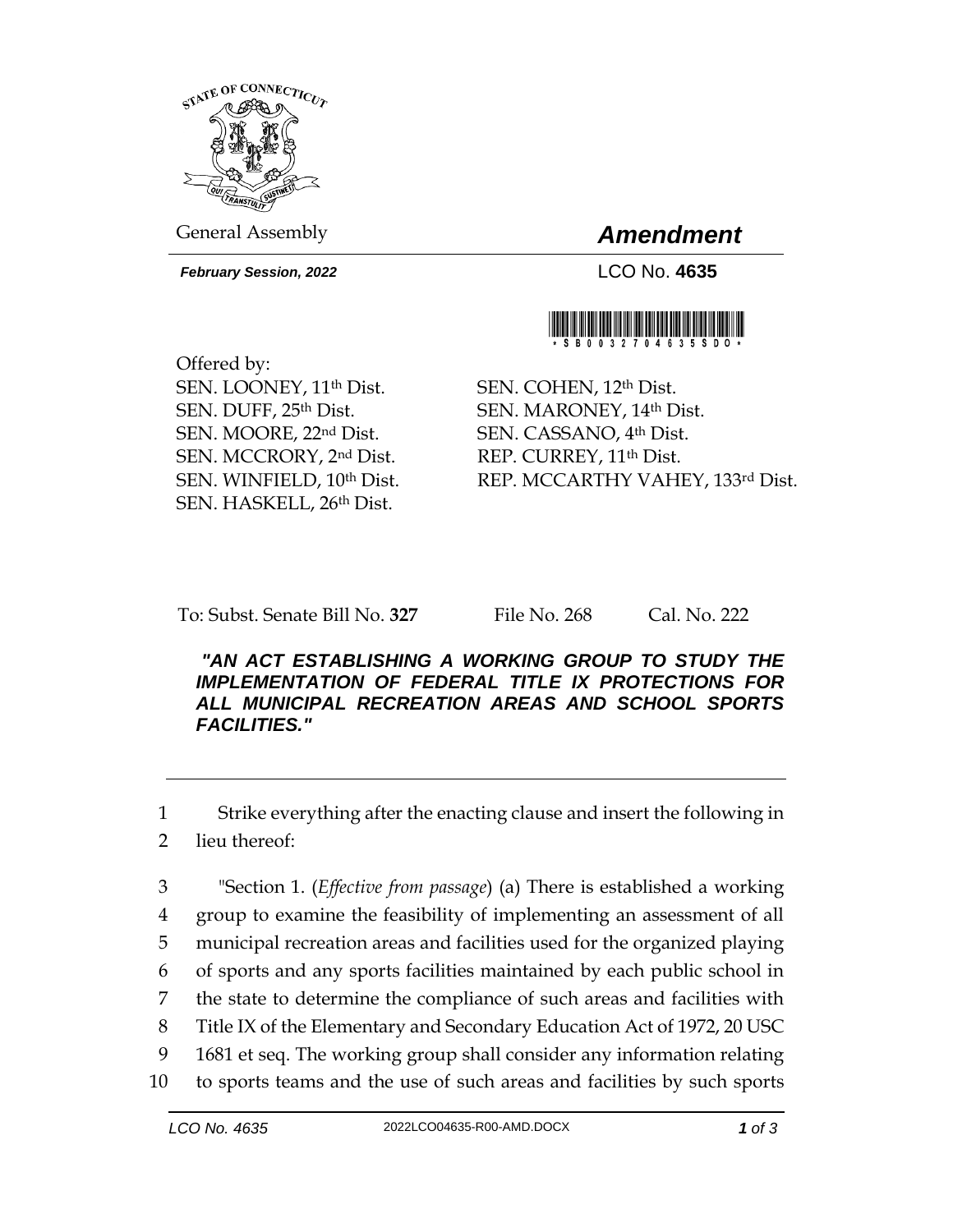| 11 | teams as may be relevant to the development of an assessment of Title |
|----|-----------------------------------------------------------------------|
| 12 | IX compliance.                                                        |
| 13 | (b) The working group shall consist of the following members:         |
| 14 | (1) One appointed by the president pro tempore of the Senate, who is  |
| 15 | a member of the General Assembly that represents a municipality with  |
| 16 | a population of more than eighty thousand;                            |
| 17 | (2) One appointed by the speaker of the House of Representatives,     |
| 18 | who is a member of a nonprofit organization that represents an        |
| 19 | association of schools;                                               |
| 20 | (3) One appointed by the majority leader of the Senate, who is a      |
| 21 | parent of a public school student who identifies as a female;         |
| 22 | (4) One appointed by the majority leader of the House of              |
| 23 | Representatives, who is a member of the General Assembly that         |
| 24 | represents a municipality with a population of less than eighty       |
| 25 | thousand;                                                             |
| 26 | (5) One appointed by the minority leader of the Senate, who is a      |
| 27 | parent of a public school student who identifies as a male;           |
| 28 | (6) One appointed by the minority leader of the House of              |
| 29 | Representatives, who is a member of an interscholastic athletic       |
| 30 | conference organization;                                              |
| 31 | (7) One appointed by the Commissioner of Education, who is an         |
| 32 | experienced Title IX coordinator;                                     |
| 33 | (8) One appointed by the Commission of Women, Children and            |
| 34 | Seniors;                                                              |
| 35 | (9) One appointed by the Connecticut Interscholastic Athletic         |
| 36 | Conference;                                                           |
| 37 | (10) One appointed by the Connecticut Recreation and Parks            |
| 38 | Association; and                                                      |